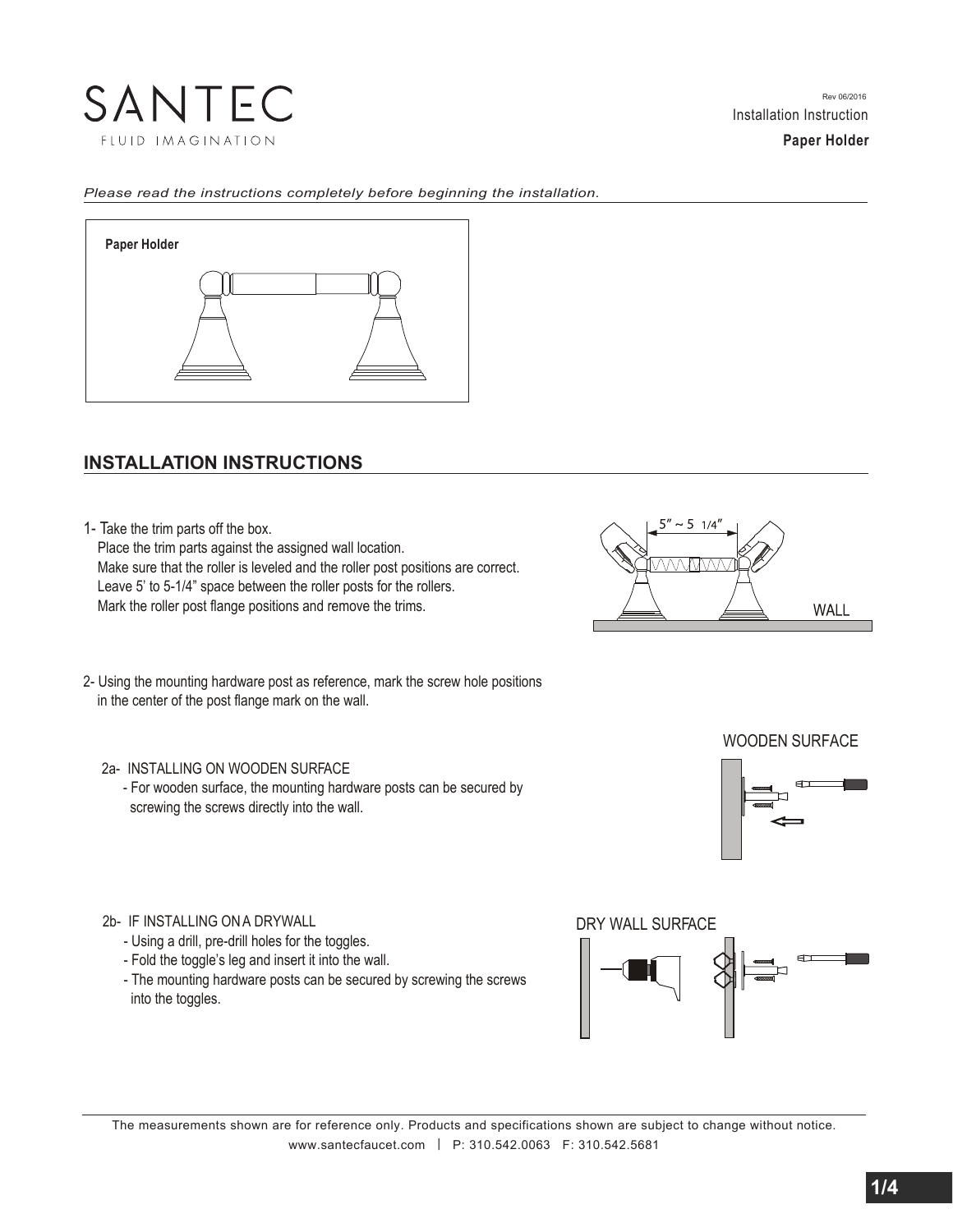- 2c- IF INSTALLING ON A SOLID/HARD SURFACE
	- Measure the dimension carefully.
	- Using a drill, pre-drill the holes.
	- Secure the mounting hardware post by screwing the screws into the wall.



- 3- Using the Allen key provided, loosen the roller posts' set screws. Slip the left roller post with the washer onto the left mounting hardware post Align the roller post and secure it by tightening the set screw.
- 4- Insert the rollers with the spring onto the secured roller post. Slip the right roller post with the washer onto the right mounting hardware post. Insert the right side of the rollers into the right roller post. Align the roller post and tighten the set screw firmly



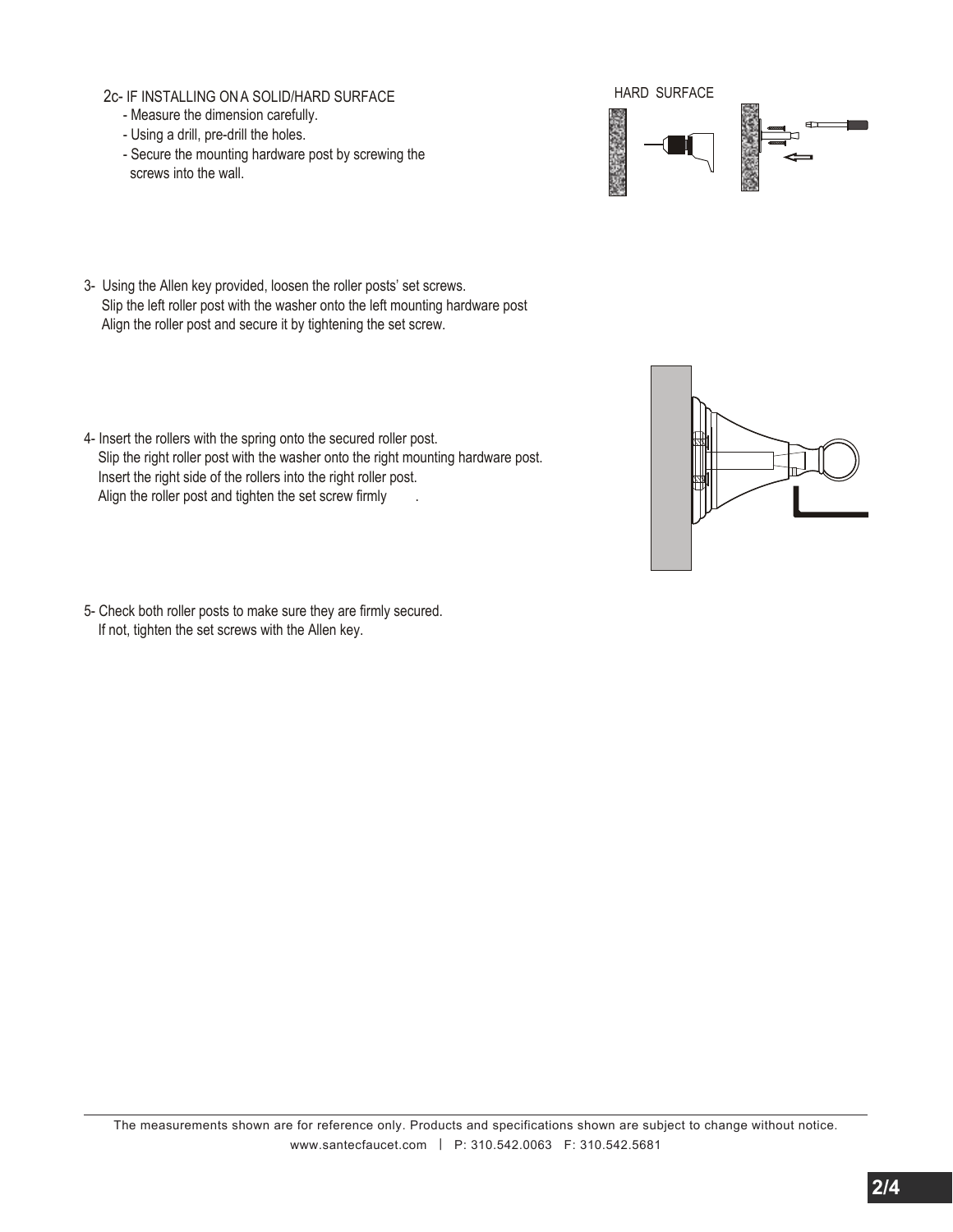

# FINISH CARE INFORMATION

WARNING: Do not clean your SANTEC product with ammonia (Window cleaner), bleach, soap, acids, abrasives, harsh polish, harsh cleaners, a coarse surfaced cloth, coarse sponge, or any type of scouring pad. Doing so may ruin your faucet finish and/or void the warranty.

Thank you for making SANTEC a part of your lifestyle and luxury spa experience. Our products have been created as works of enduring quality and sophisticated design.

Luxurious finishes need proper care and attention, so in order to understand how to properly clean your distinctive luxury finish, please refer to the finish care information below:

Your SANTEC product can be identified in one of two categories: clear coated finishes or non-clear coated finishes. Clear coated finishes are more scratch-sensitive and are more reactant to harsh cleaning chemicals than non-clear coated finishes. Once you have identified the specific luxury finish of your SANTEC product, please follow the important corresponding care instructions.

#### CLEAR COATED FINISHES

We recommend that all faucets, drains, etc., be gently wiped dry with a soft cloth after use to avoid water spotting and water deposit build-up. A mild liquid hand soap may be used occasionally if desired. Use of a non-abrasive carnauba wax will add protection to the finish and should be used if the faucets will not be dried after use. For clear coated finishes, it is recommended to clean your product weekly with a soft moist cloth.

#### NON-CLEAR COATED FINISHES

We recommend that all faucets, drains, etc., be gently wiped dry with a soft cloth after use to avoid water spotting and water deposit build-up. A mild liquid hand soap may be used occasionally if desired. Use of a non-abrasive carnauba wax is occasionally required and will add protection to the finish if the faucets will not be dried after use.

# TO OBTAIN WARRANTY SERVICE

Please read 'WHAT IS COVERED BY OUR WARRANTY' and 'EXCLUSIONS AND LIMITATIONS OF WARRANTY' sections to understand what is and what is not covered. Please have ready the proof of purchase (original sales receipt), description of the problem, and carefully package the product or defective part with postage prepaid. Then, please contact your local SANTEC Showroom or write to SANTEC Technical Services.

The measurements shown are for reference only. Products and specifications shown are subject to change without notice. www.santecfaucet.com | P: 310.542.0063 F: 310.542.5681